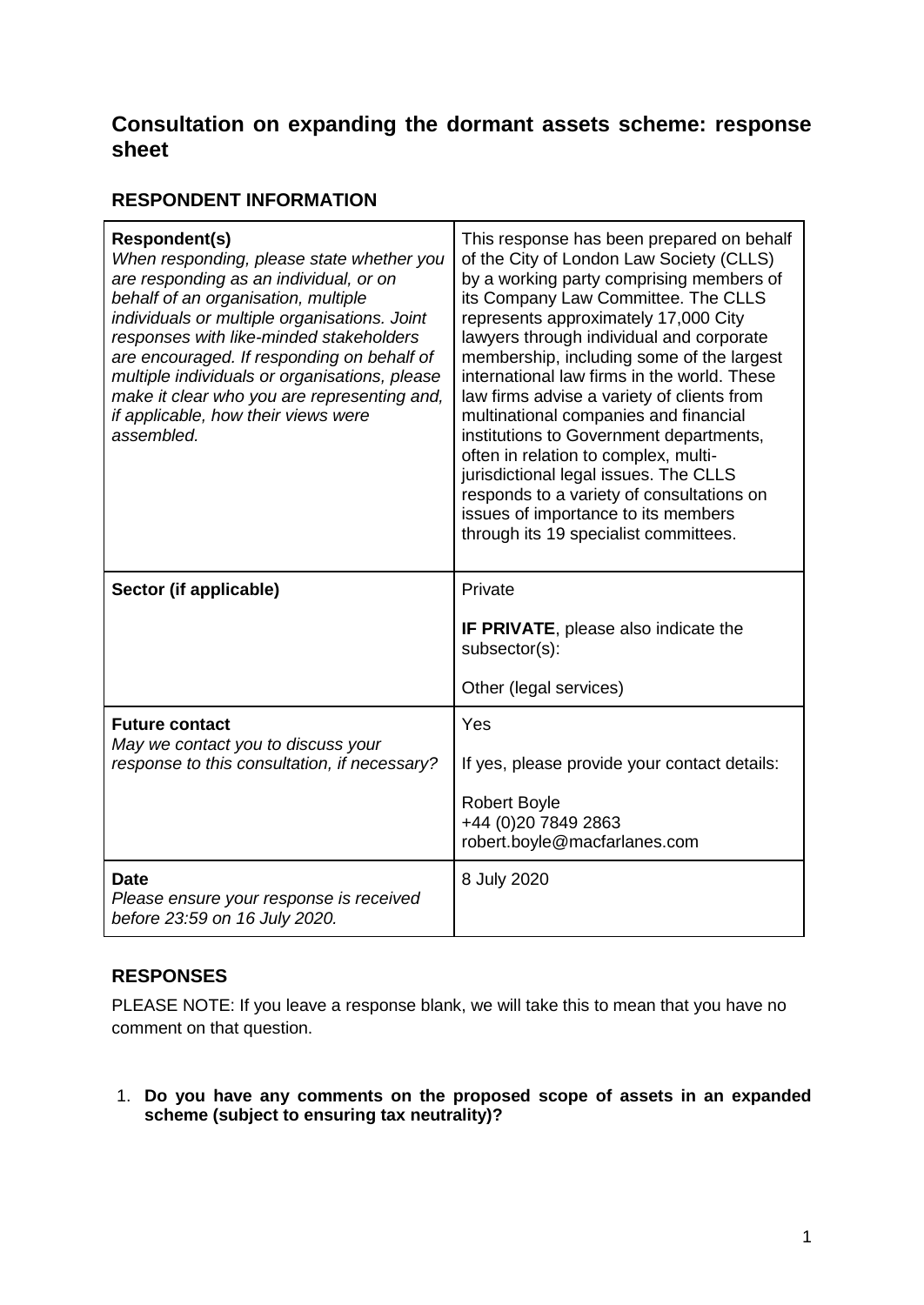| Question | <b>Response</b><br>(delete as<br>applicable) | <b>Comments</b>                                                                                                                                                                                                                                                                                                                                                                                                                                                                                                                |
|----------|----------------------------------------------|--------------------------------------------------------------------------------------------------------------------------------------------------------------------------------------------------------------------------------------------------------------------------------------------------------------------------------------------------------------------------------------------------------------------------------------------------------------------------------------------------------------------------------|
|          | YES                                          | Our comments throughout this response are limited to the<br>proposed expansion of the dormant assets scheme as it would<br>apply to dormant share proceeds and other dormant security<br>distributions. We make no comment on the expanded scheme<br>as it would apply to bank and building society accounts,<br>insurance policy proceeds, unit proceeds or investment asset<br>proceeds or distributions, as that is considered beyond the<br>scope of the City of London Law Society Company Law Sub-<br>committee's remit. |

2. **Do you have any comments on the proposed definitions of assets?**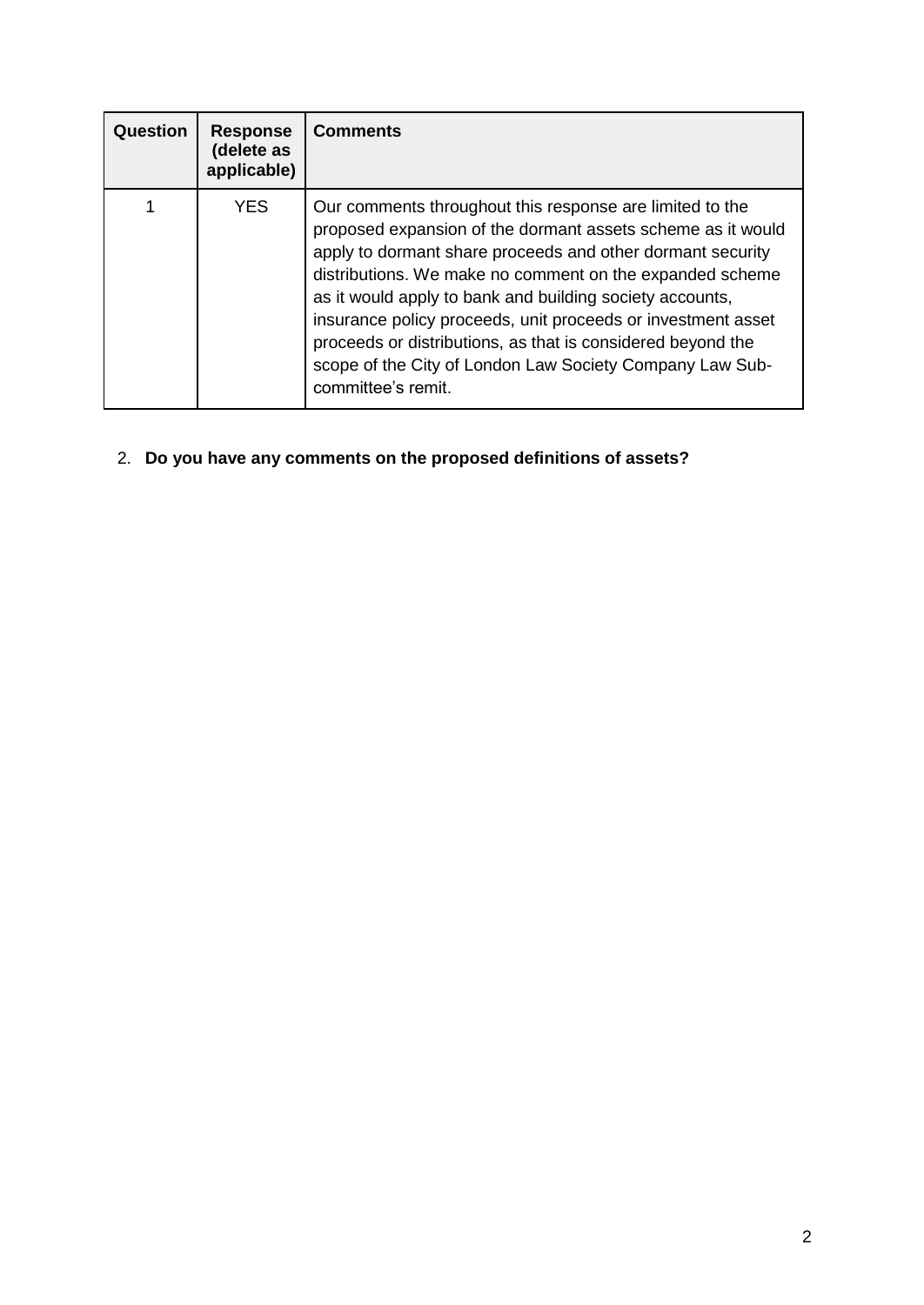| Question       | <b>Response</b><br>(delete as<br>applicable) | <b>Comments</b>                                                                                                                                                                                                                                                                                                                                                                                                                                                                                                                                                                                                                                                                                                                                                                                               |
|----------------|----------------------------------------------|---------------------------------------------------------------------------------------------------------------------------------------------------------------------------------------------------------------------------------------------------------------------------------------------------------------------------------------------------------------------------------------------------------------------------------------------------------------------------------------------------------------------------------------------------------------------------------------------------------------------------------------------------------------------------------------------------------------------------------------------------------------------------------------------------------------|
| $\overline{2}$ | <b>YES</b>                                   | <b>General comments</b>                                                                                                                                                                                                                                                                                                                                                                                                                                                                                                                                                                                                                                                                                                                                                                                       |
|                |                                              | We note that the consultation paper refers to "dormant share"<br>proceeds" and, separately, "other dormant security distributions".                                                                                                                                                                                                                                                                                                                                                                                                                                                                                                                                                                                                                                                                           |
|                |                                              | In relation to the second of these categories, the consultation<br>paper refers to "dividends and proceeds from corporate actions"<br>and specifically mentions consideration payable under section<br>981(6) of the Companies Act 2006 (the "CA 2006") (i.e. on a<br>statutory "squeeze-out") or under a scheme of arrangement<br>under Part 26 of the CA 2006.                                                                                                                                                                                                                                                                                                                                                                                                                                              |
|                |                                              | We recognise that the consultation paper does at this stage not<br>seek to be comprehensive as to the kinds of proceeds that<br>would fall within the regime. However, as a general point, we<br>consider that there are various other types of proceeds that<br>would need to be considered and placed within the appropriate<br>category. These include (without limitation):                                                                                                                                                                                                                                                                                                                                                                                                                               |
|                |                                              | Proceeds from share redemptions and buy-backs.<br>$\bullet$<br>Repayments of capital following a reduction of capital.<br>$\bullet$<br>Proceeds from sales of fractional entitlements to shares<br>$\bullet$<br>arising from a rights issue.<br>Proceeds from the sale of a provisional allotment letter (PAL)<br>$\bullet$<br>on a rights issue.<br>Further shares issued by way of scrip dividend or bonus<br>$\bullet$<br>issue.<br>Proceeds payable under a scheme of arrangement under<br>Part 26A of the CA 2006.<br>Proceeds payable under a statutory merger under Part 27 of<br>٠<br>the CA 2006.<br>Distributions to shareholders on a winding-up.<br>$\bullet$<br>We would encourage the Government to define "dormant share"<br>proceeds" and, separately, "other dormant security distributions" |
|                |                                              | in detail in any draft legislation so that it is clear into which<br>category each of the kinds of proceeds described above falls.<br>(We note that a shareholder may also be entitled to proceeds as<br>part of a cross-border merger under the Companies (Cross-<br>Border Mergers) Regulations 2007. However, given that, as<br>things stand, the cross-border mergers regime will no longer be<br>available in the UK from 1 January 2021, we assume that the                                                                                                                                                                                                                                                                                                                                             |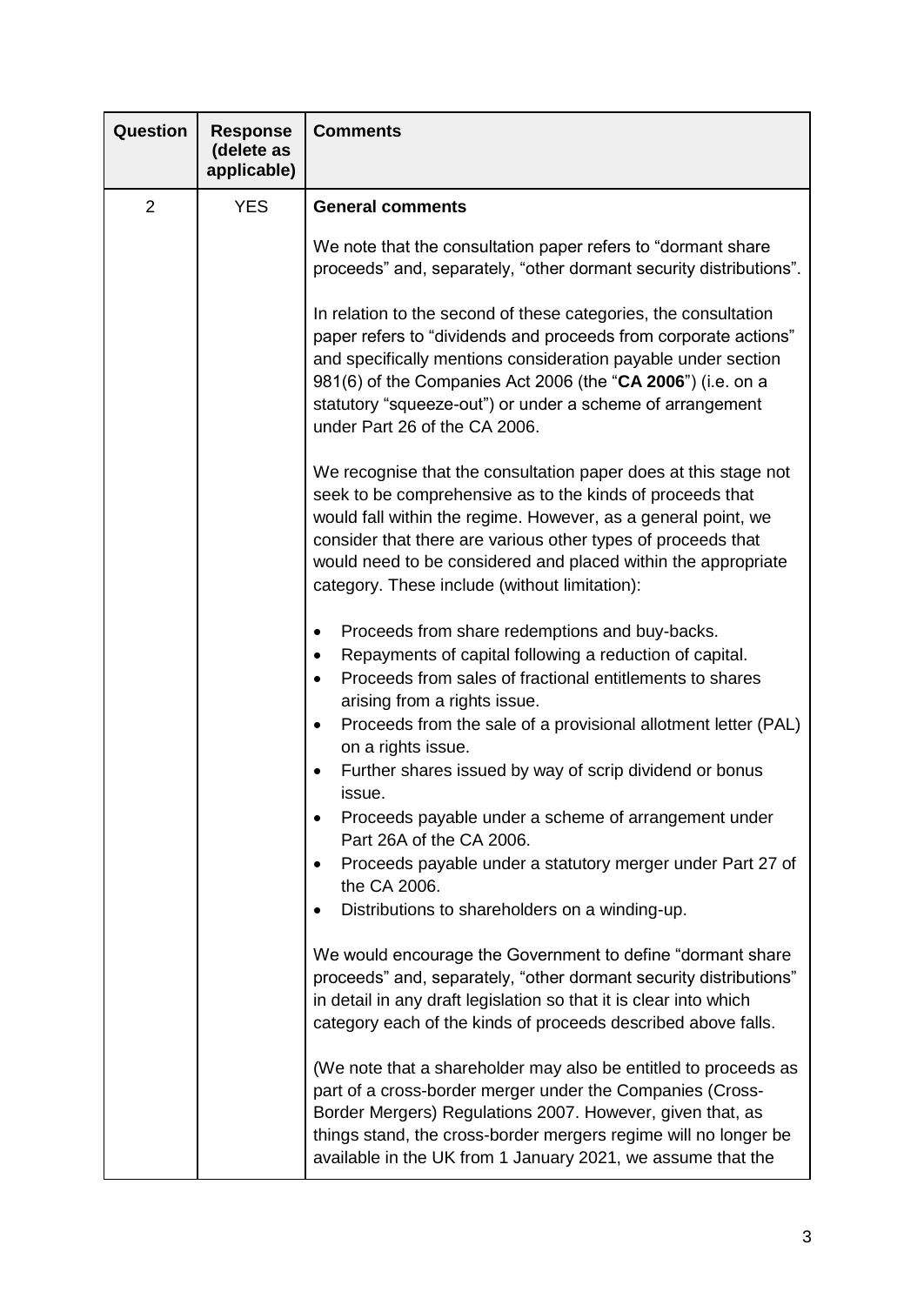|  | scheme will not be expanded to cover these kinds of proceeds.)                                                                                                                                                                                                                                                                               |
|--|----------------------------------------------------------------------------------------------------------------------------------------------------------------------------------------------------------------------------------------------------------------------------------------------------------------------------------------------|
|  | Shares subject to the expanded regime                                                                                                                                                                                                                                                                                                        |
|  | In the table in paragraph 2.1.2, the consultation paper refers to<br>shares in "UK-registered PLCs as defined in section 4 of the<br>Companies Act". However, later, in paragraph 2.1.7, it refers to<br>public limited companies "whose shares are listed on the London<br>Stock Exchange".                                                 |
|  | We would note that section 4 of the CA 2006 encompasses both<br>public limited companies ("PLCs") whose securities are traded<br>on a securities exchange (and so are likely to be readily<br>realisable) and "unlisted" PLCs <sup>1</sup> , which are more akin to private<br>companies and whose securities are not publicly traded.       |
|  | We see no compelling rationale to include "unlisted" PLCs within<br>any expanded regime for the following reasons:                                                                                                                                                                                                                           |
|  | In many cases, there is no ready market for securities in an<br>$\bullet$<br>"unlisted" PLC, meaning they may not be readily converted<br>into cash for contribution to an ARF.<br>Public prices are most unlikely to be quoted for an "unlisted"<br>$\bullet$<br>PLC's securities, making valuation difficult or impractical for            |
|  | the purposes of the regime.<br>Securities in "unlisted" companies are often subject to<br>$\bullet$<br>restrictions on the transfer of those securities, either in the<br>company's articles of association or in a private contract,<br>leading to difficulties in realising the value in those shares.                                     |
|  | We would therefore recommend that, for the purposes of the<br>regime, "shares" be defined by reference to publicly traded<br>PLCs. (See our response to question 8 below for further<br>comments on this.)                                                                                                                                   |
|  | Other dormant security distributions                                                                                                                                                                                                                                                                                                         |
|  | The consultation paper refers to "dividends, as defined in section<br>829 of the Companies Act". However, section 829 of the CA<br>2006 refers to "distributions", of which dividends are one kind.<br>Any concepts that are defined by reference to the CA 2006<br>should be drafted using language consistent with that in the CA<br>2006. |

 $\frac{1}{1}$ By this we mean a PLC whose securities are not admitted to trading on a securities exchange, rather than a PLC whose securities are not admitted to the Official List maintained by the Financial Conduct Authority.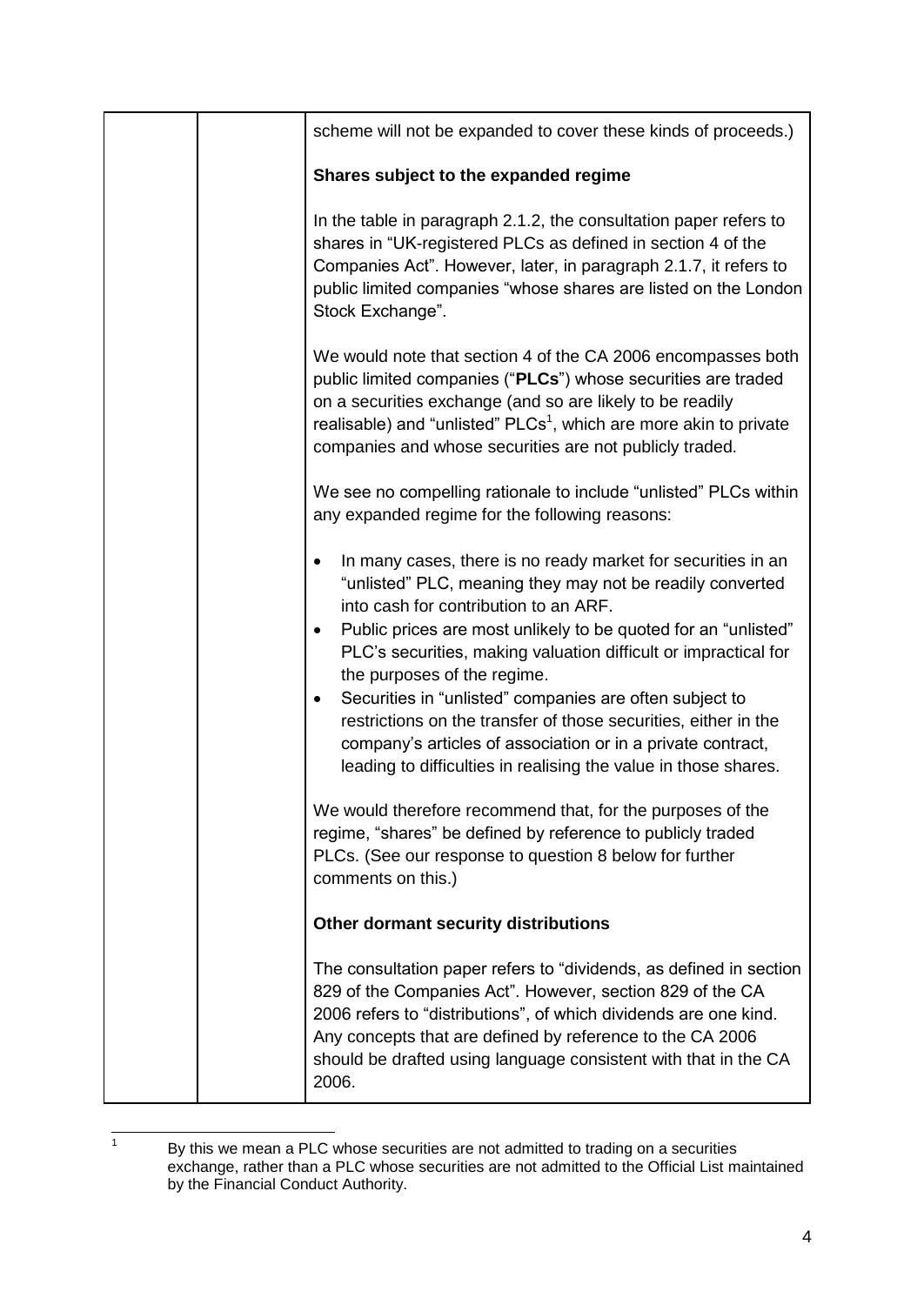|  | Non-cash proceeds                                                                                                                                                                                                                                                                                                                                                                                                                                                                                                                                                                                                        |
|--|--------------------------------------------------------------------------------------------------------------------------------------------------------------------------------------------------------------------------------------------------------------------------------------------------------------------------------------------------------------------------------------------------------------------------------------------------------------------------------------------------------------------------------------------------------------------------------------------------------------------------|
|  | In most cases described above, the proceeds from a share or a<br>corporate action can include non-cash assets. Examples include<br>further shares of the same class or shares of a different class,<br>shares in a different legal entity, loan notes, debentures and<br>other types of financial instrument. In particular, the proceeds<br>could comprise "unlisted" securities.                                                                                                                                                                                                                                       |
|  | We do not consider that it would be appropriate to transfer these<br>kinds of asset directly into an ARF and so presumably they<br>would need to be realised for cash before any contribution can<br>be made. In order to avoid any uncertainty, and to protect ARFs<br>from receiving assets of this kind, any expanded dormant assets<br>regime should, in our view, either exclude non-cash assets or<br>set out how they are to be treated for the purposes of the<br>regime. As noted above, in our view, there are significant<br>difficulties involved with including "unlisted" securities within the<br>regime. |
|  | <b>Other comments</b>                                                                                                                                                                                                                                                                                                                                                                                                                                                                                                                                                                                                    |
|  | In the context of a statutory "squeeze-out", section 982(4) of<br>the CA 2006 requires a company to pay any unclaimed<br>proceeds into court. This requirement would need to be<br>amended, or a new procedure included, to allow the<br>company to pay the proceeds instead to an ARF.                                                                                                                                                                                                                                                                                                                                  |
|  | See below for our comments on which assets would need to<br>$\bullet$<br>be included within the expanded scheme where shares are<br>held in an intermediated structure.                                                                                                                                                                                                                                                                                                                                                                                                                                                  |

# 3. **Are there alternative ways of defining the assets?**

| Question | <b>Response</b><br>(delete as<br>applicable) | <b>Comments</b>                                                                                                                                                                                                                                                                                                           |
|----------|----------------------------------------------|---------------------------------------------------------------------------------------------------------------------------------------------------------------------------------------------------------------------------------------------------------------------------------------------------------------------------|
| 3        | <b>YES</b>                                   | We have no specific comments on this question, but we would<br>note that there may be merit in considering whether, for the sake<br>of consistency, assets should be defined by reference to terms<br>defined in the EU Markets in Financial Instruments Directive<br>(MiFID II) or the EU Market Abuse Regulation (MAR). |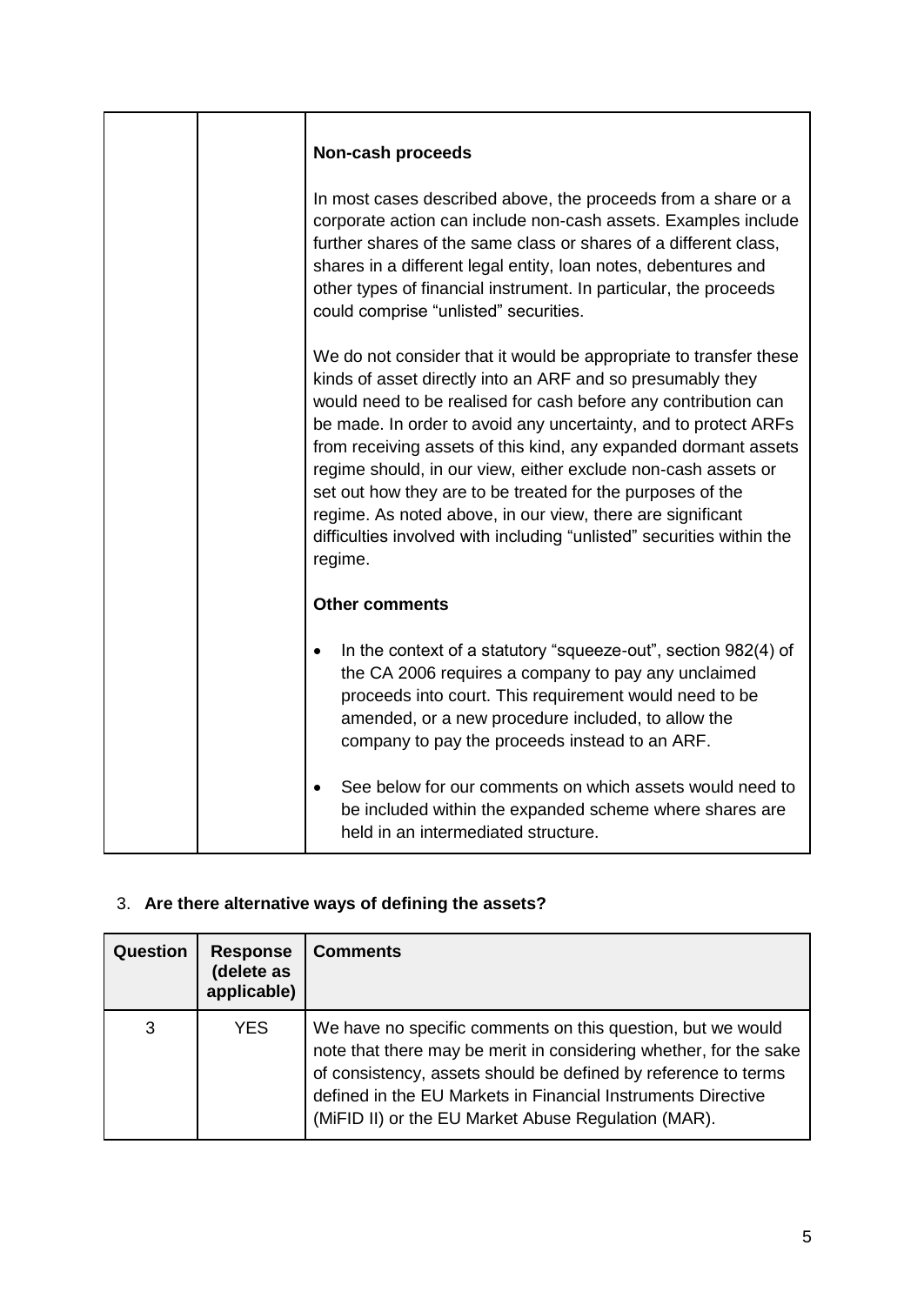4. **Do you have any objections to excluding insurance products that do not crystallise to cash from an expanded scheme at this time?** 

| Question | <b>Response</b><br>(delete as<br>applicable) | Comments                             |
|----------|----------------------------------------------|--------------------------------------|
| 4        | <b>NO</b>                                    | We make no comment on this question. |

## 5. **Do you have any objections to excluding pensions from an expanded scheme at this time?**

| <b>Question</b> | <b>Response</b><br>(delete as<br>applicable) | <b>Comments</b>                      |
|-----------------|----------------------------------------------|--------------------------------------|
| 5               | <b>NO</b>                                    | We make no comment on this question. |

### 6. **Are there any other assets that the government should consider for inclusion in an expanded scheme?**

| <b>Question</b> | <b>Response</b><br>(delete as<br>applicable) | <b>Comments</b>                      |
|-----------------|----------------------------------------------|--------------------------------------|
| 6               | <b>NO</b>                                    | We make no comment on this question. |

#### 7. **Do you have any comments on the proposed definitions of dormancy?**

| Question | <b>Response</b><br>(delete as<br>applicable) | <b>Comments</b>                                                                                                                                                                                                                                                                                                                                                                      |
|----------|----------------------------------------------|--------------------------------------------------------------------------------------------------------------------------------------------------------------------------------------------------------------------------------------------------------------------------------------------------------------------------------------------------------------------------------------|
|          | <b>YES</b>                                   | Defining "transaction"<br>The consultation paper defines dormancy as a period of time<br>within which no "transactions" are carried out in relation to the<br>relevant asset.<br>Where the asset is shares or other securities, the legislation will<br>need to define what exactly is meant by "transaction", including<br>what actions beyond merely buying and selling securities |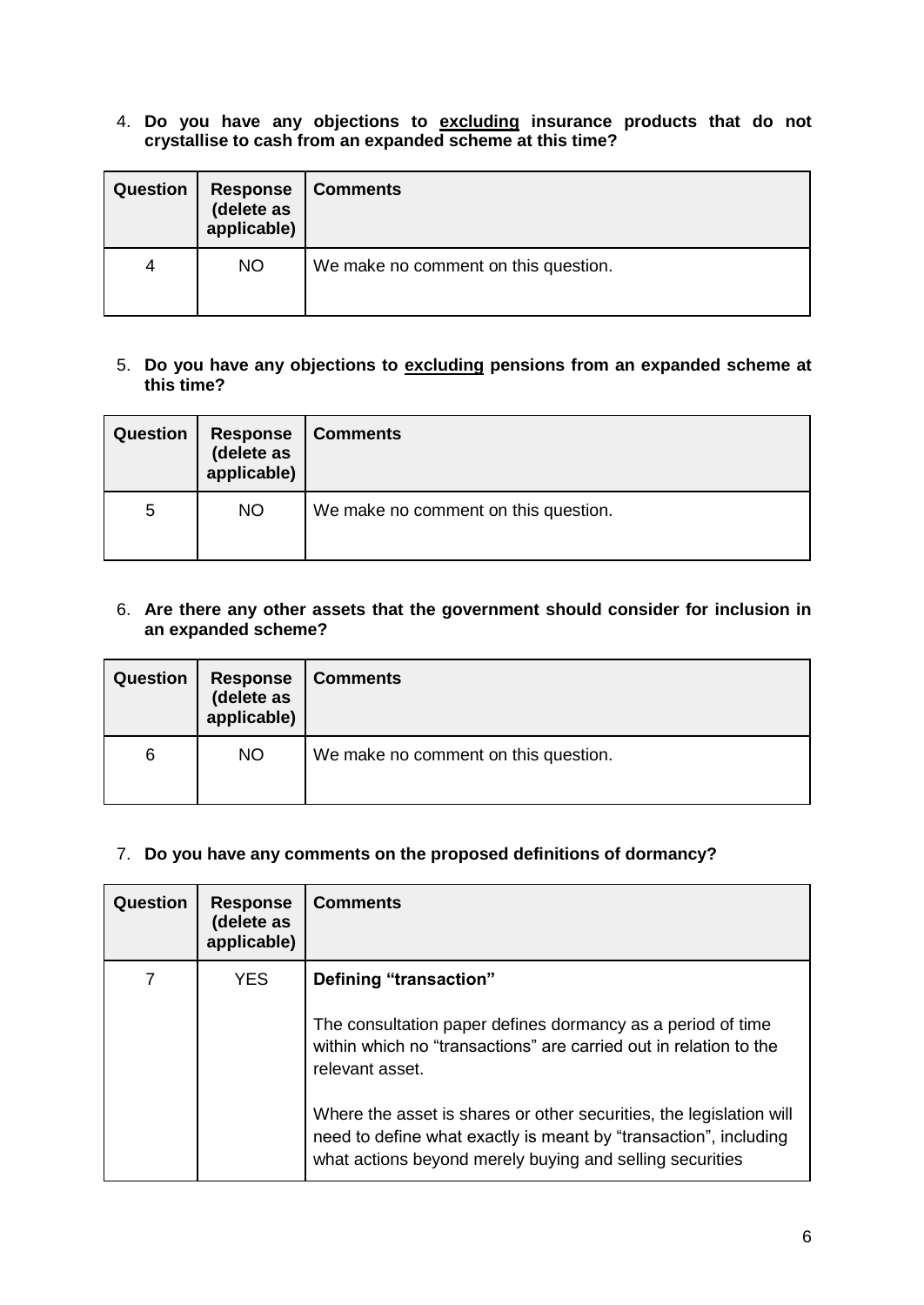|  | constitute a transaction. In our view, actions that might warrant<br>consideration include exercising voting rights attaching to the<br>securities, taking up rights under a pre-emptive offer (such as a<br>rights issue) or taking affirmative action to claim a dividend or<br>other distribution.                                                                                                                                                                                                                                                                                                                                                                   |
|--|-------------------------------------------------------------------------------------------------------------------------------------------------------------------------------------------------------------------------------------------------------------------------------------------------------------------------------------------------------------------------------------------------------------------------------------------------------------------------------------------------------------------------------------------------------------------------------------------------------------------------------------------------------------------------|
|  | However, the legislation will need to ensure that powers under<br>the expanded scheme would not unfairly disenfranchise<br>shareholders who have adopted a passive investment strategy.<br>It is perfectly conceivable that a shareholder will acquire shares<br>or other securities with the intention of holding them (passively)<br>for a long period of time without exercising voting rights. It would<br>obviously be inappropriate for shares held by such investors to<br>be subject to forfeiture under the scheme. We would therefore<br>recommend that merely refraining from exercising voting rights<br>should not by itself be an indication of dormancy. |
|  | In addition, there may be companies that determine not to pay,<br>or are unable to pay, dividends on a regular basis. To the extent<br>that non-receipt of dividends is to be an indication of dormancy,<br>we would recommend that, for a particular shareholder, the 12-<br>year period begin from the date on which that there is a failed<br>attempt to pay a dividend, distribution or other proceeds to that<br>shareholder. This would ensure that persons who hold shares in<br>a company that has not paid dividends for a significant period of<br>time are not unfairly denied their property rights.                                                        |
|  | <b>Intermediated securities</b>                                                                                                                                                                                                                                                                                                                                                                                                                                                                                                                                                                                                                                         |
|  | It is common for shares in a publicly traded company to be held<br>via one or more intermediaries. For example, the shares may be<br>registered in the name of a nominee or custodian which holds<br>the shares on trust for the "underlying shareholder" (or beneficial<br>owner). In some cases, there may be both a custodian and a<br>nominee, with a trust between those two persons and a "sub-<br>trust" in favour of the underlying shareholder.                                                                                                                                                                                                                |
|  | In these cases, any voting rights attaching to the shares would<br>be exercisable by the registered shareholder (i.e. the<br>custodian/nominee), which may exercise those voting rights on a<br>discretionary or non-discretionary basis. Likewise, any<br>dividends, distributions or other proceeds would be payable to<br>the registered shareholder (and then accounted by it to the<br>beneficial owner), and, from the company's perspective, it is the<br>registered shareholder which would transact in the shares (albeit<br>on the beneficial owner's behalf). The company will have no<br>direct contact or legal relationship with the "underlying          |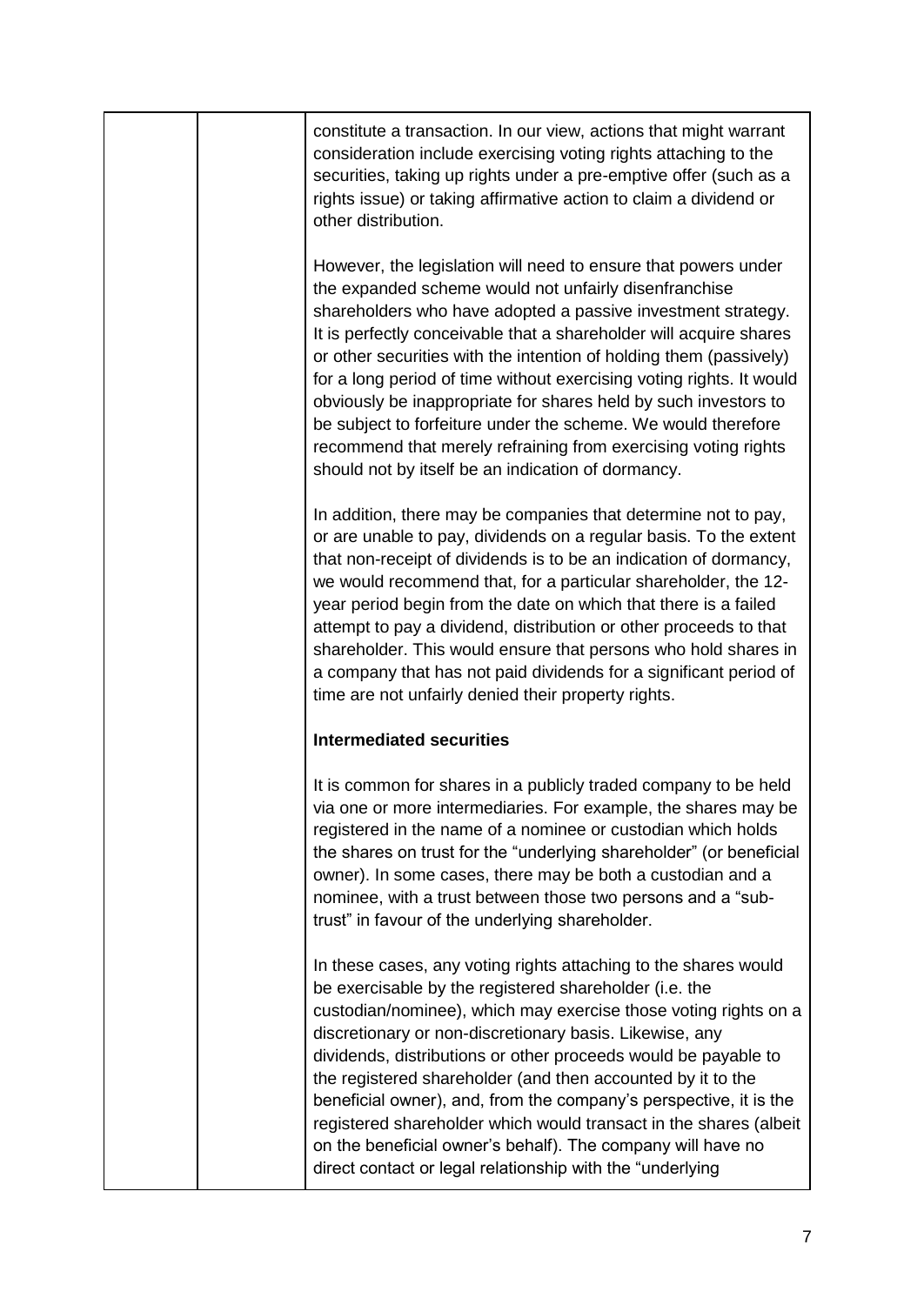|  | shareholder". Indeed, most articles of association expressly<br>provide that the company is not required to recognise any trust.                                                                                                                                                                                                                                                                                                                                                                                                                                                                                     |
|--|----------------------------------------------------------------------------------------------------------------------------------------------------------------------------------------------------------------------------------------------------------------------------------------------------------------------------------------------------------------------------------------------------------------------------------------------------------------------------------------------------------------------------------------------------------------------------------------------------------------------|
|  | Nominees and custodians tend to be companies owned by or<br>affiliated with large banking and investment management<br>groups. It is highly unlikely that these nominees and custodians<br>will ever be uncontactable or fail to claim dividends, distributions<br>or other proceeds from securities. In this context, it is therefore<br>without meaning to talk about "reuniting the asset with its<br>owner", as the owner will be the nominee/custodian.                                                                                                                                                         |
|  | Further, where shares in a company are held through a nominee<br>or custodian, it is common for the nominee/custodian, where<br>possible, to match any trades in those shares by its own clients<br>internally in its own books without buying or selling shares in the<br>market. By this method, underlying shareholders are able to sell<br>and acquire investments, but there is no formal/external<br>transaction in the shares in the publicly traded company. Again,<br>the legislation will need to make sure that the shares are not<br>considered "dormant" merely because they are traded in this<br>way. |
|  | In our view, the legislation will therefore likely need to account<br>specifically for intermediated shares by some other method. See<br>our response to question 8 below.                                                                                                                                                                                                                                                                                                                                                                                                                                           |
|  | "Reasonable and proportionate efforts"                                                                                                                                                                                                                                                                                                                                                                                                                                                                                                                                                                               |
|  | See our response to question 10 below.                                                                                                                                                                                                                                                                                                                                                                                                                                                                                                                                                                               |

#### 8. **Do you have any comments on the proposed scope of participants in an expanded scheme?**

| Question | <b>Response</b><br>(delete as<br>applicable) | <b>Comments</b>                                                                                                                                                                        |
|----------|----------------------------------------------|----------------------------------------------------------------------------------------------------------------------------------------------------------------------------------------|
| 8        | <b>YES</b>                                   | Intermediated securities                                                                                                                                                               |
|          |                                              | As noted in our response to question 7, securities issued by<br>publicly traded companies are often held by a                                                                          |
|          |                                              | nominee/custodian through an intermediated structure.                                                                                                                                  |
|          |                                              | As the proposal in the consultation paper stands, the<br>"participant" in relation to shares in a publicly traded company<br>would be the company itself. For the reasons given in our |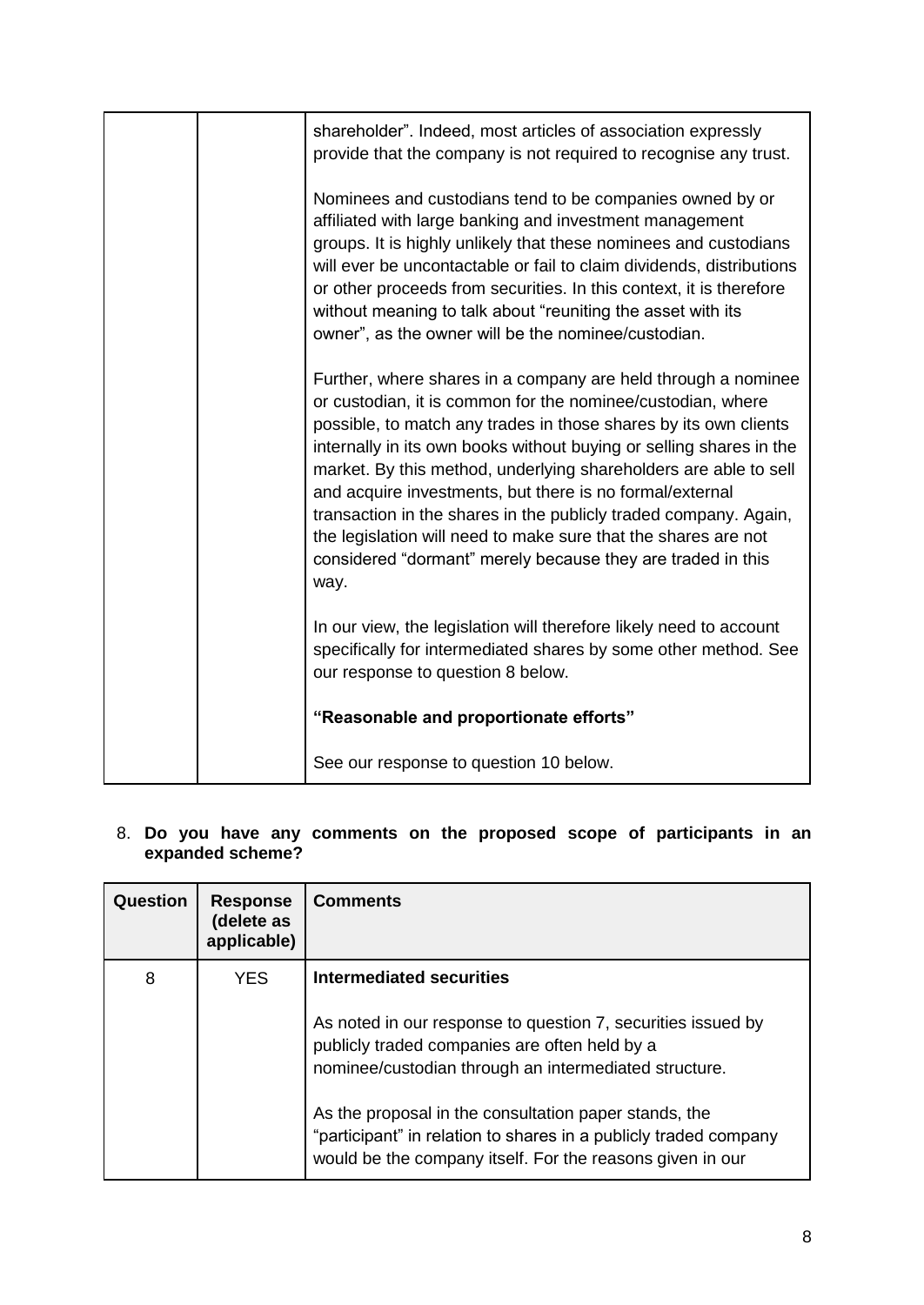|  | response to question 7, the company may not be able to use the<br>scheme in relation to shares held in an intermediated structure,<br>as the registered owner will almost always be directly<br>contactable (and the intermediary may not allow that "link" to be<br>made).                                                                                                                                                                                                                                                                                                                                 |
|--|-------------------------------------------------------------------------------------------------------------------------------------------------------------------------------------------------------------------------------------------------------------------------------------------------------------------------------------------------------------------------------------------------------------------------------------------------------------------------------------------------------------------------------------------------------------------------------------------------------------|
|  | In particular, because the company and the "underlying"<br>shareholder" have no legal relationship, the company will not be<br>able to take any action under the expanded scheme if the<br>underlying shareholder has "gone away".                                                                                                                                                                                                                                                                                                                                                                          |
|  | It seems to us that, in an intermediated structure, the asset that<br>is subject to the scheme would need to be the interest held by<br>the beneficial owner.                                                                                                                                                                                                                                                                                                                                                                                                                                               |
|  | If the traded shares are held within some kind of unitised<br>structure, it is possible that the beneficial owner will hold a<br>security representing their interest in the share (such as a unit).<br>If they are not, the asset held by the beneficial owner will be<br>either an equitable interest in the shares themselves (where<br>there is only one intermediary in the structure) or an equitable<br>interest in the property comprised in a sub-trust (if there are two<br>or more intermediaries), which will itself be an equitable interest<br>in shares or in the property of another trust. |
|  | Furthermore, in order to realise that asset, the participant in the<br>scheme would need to be the nominee or custodian that has the<br>legal relationship with the beneficial owner. In turn, this will<br>require consideration of how the definition of "dormancy" should<br>apply to such a participant; and by what procedure the asset is<br>to be realised (forfeiture being unavailable to such a participant).                                                                                                                                                                                     |
|  | It may be that, where the asset in question is securities, the<br>nominee/custodian would be a participant in the expanded<br>scheme by virtue of being an investment management company.<br>Likewise, if the asset in question is cash proceeds from<br>securities (and so is held in a "cash park" within an investment<br>account), the nominee/custodian might conceivably be a<br>participant in the expanded scheme by virtue of being a bank.                                                                                                                                                        |
|  | However, there will be circumstances where a<br>nominee/custodian acts purely as a bare trustee for the purpose<br>of holding legal title and does not provide investment<br>management or banking services. In these circumstances, the<br>legislation will need to clarify that the nominee/custodian is able<br>to forfeit the equitable interest held by the beneficial owner for<br>the purposes of the scheme. This may, in turn, depend on the                                                                                                                                                       |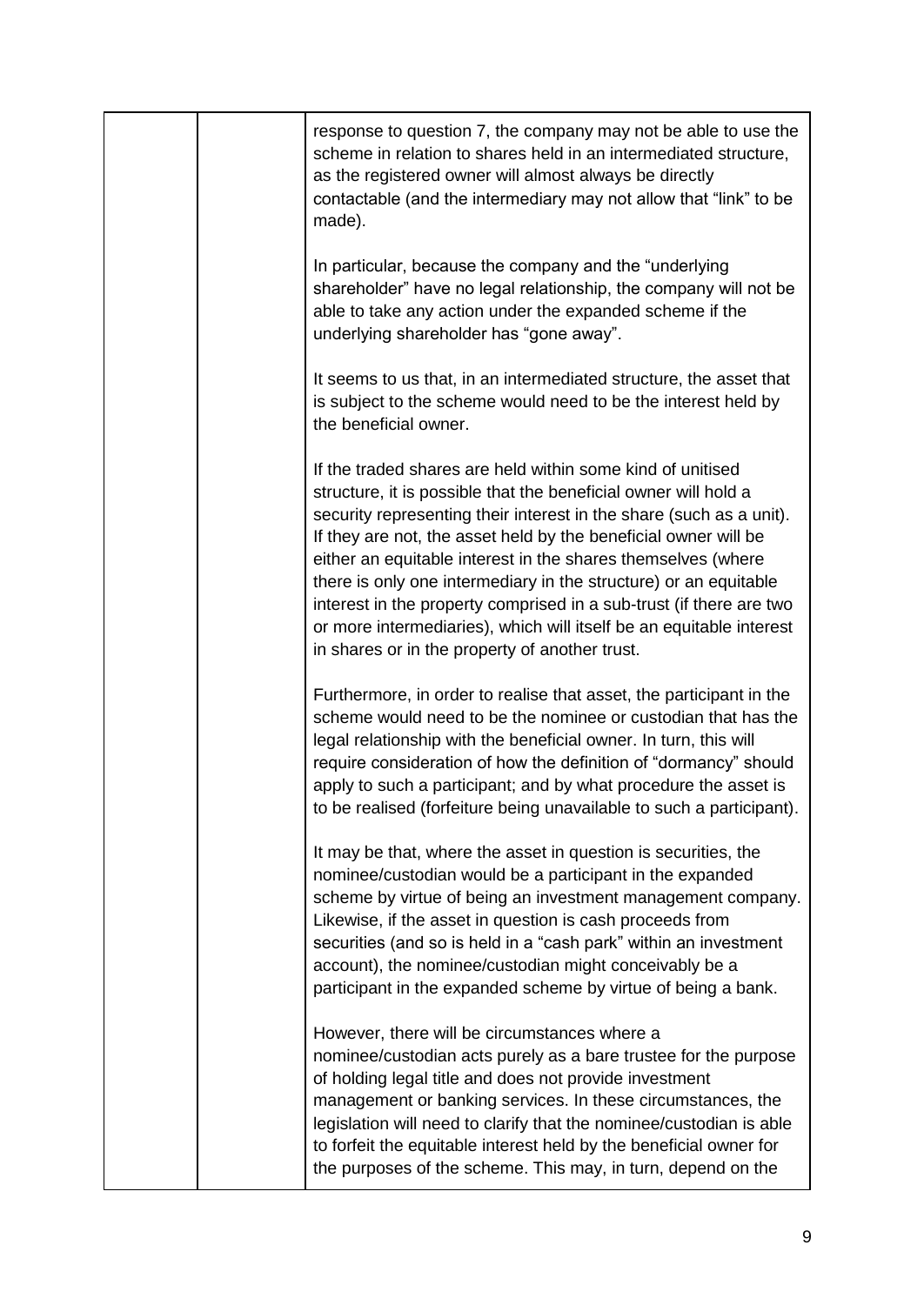|  | nominee's/custodian's powers in the relevant<br>nominee/investment agreement.                                                                                                                                                                                                                                                                                                                                                                                                                                                                                                                                                                             |
|--|-----------------------------------------------------------------------------------------------------------------------------------------------------------------------------------------------------------------------------------------------------------------------------------------------------------------------------------------------------------------------------------------------------------------------------------------------------------------------------------------------------------------------------------------------------------------------------------------------------------------------------------------------------------|
|  | "Public companies"                                                                                                                                                                                                                                                                                                                                                                                                                                                                                                                                                                                                                                        |
|  | The consultation paper proposes that public limited companies<br>would be able to participate in the scheme if their "shares are<br>listed on the London Stock Exchange". (We have assumed that<br>the reference to "listing" here is to admission to trading, rather<br>than listing on the Official List maintained by the Financial<br>Conduct Authority.)                                                                                                                                                                                                                                                                                             |
|  | First, it is unclear to us whether the reference to "London Stock"<br>Exchange" is intended to refer only to the Main Market, or<br>whether it is to include other markets operated by London Stock<br>Exchange plc, such as the market known as AIM, the High<br>Growth Segment, the Specialist Fund Segment and the<br><b>Professional Securities Market.</b>                                                                                                                                                                                                                                                                                           |
|  | Second, it is also unclear to us why participation in the scheme<br>should be limited to companies admitted to a market operated by<br>the London Stock Exchange. Other markets exist in the UK,<br>such as the AQSE Main Market and the AQSE Growth Market.                                                                                                                                                                                                                                                                                                                                                                                              |
|  | We would recommend that the definition of public limited<br>company for these purposes be aligned with a category of<br>trading company already recognised, or by reference to<br>categories of market already defined, in UK legislation.                                                                                                                                                                                                                                                                                                                                                                                                                |
|  | It seems to us that the expanded scheme should be capable of<br>applying whether the company is admitted to trading on any<br>exchange where securities are readily tradable. On that basis,<br>we would suggest that the Government consider legislating to<br>include as a minimum all companies whose shares are admitted<br>to trading on a "regulated market" or a "multilateral trading<br>facility" in the UK as participants within the expanded scheme.                                                                                                                                                                                          |
|  | Moreover, in theory, there seems to us to be no reason in<br>principle why a company whose shares are admitted to trading<br>on a securities exchange outside the UK could not participate in<br>the scheme, so long as that exchange provides sufficient<br>liquidity in the company's securities. If the expanded scheme<br>were to cover these kinds of company, the legislation would<br>need to prescribe which overseas markets qualify for these<br>purposes. There are various existing parameters that could be<br>used alone or in combination (for example, regulated markets<br>within the European Economic Area, markets listed in Schedule |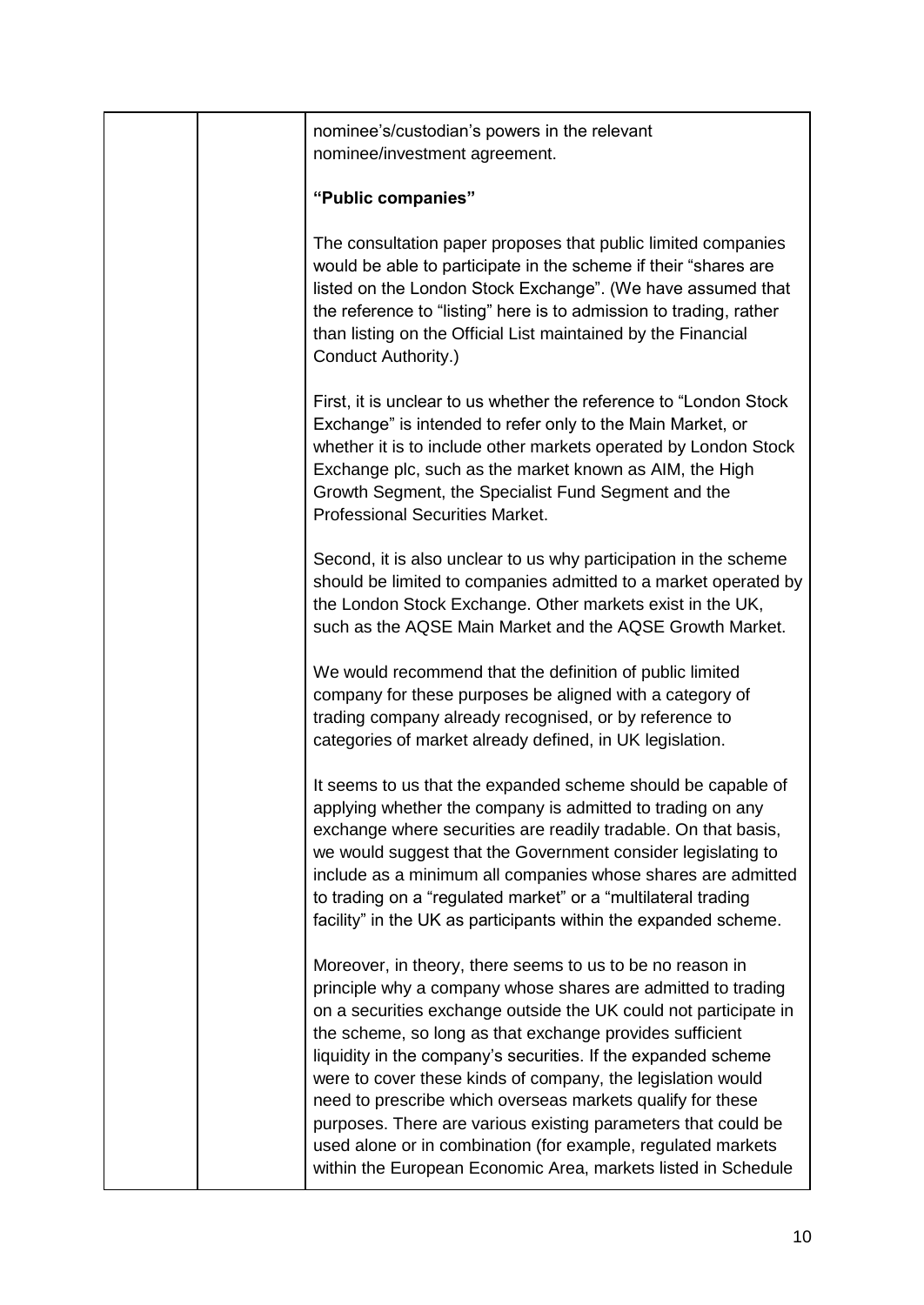| 1 to the Register of People with Significant Control Regulations<br>2016, markets classified as "recognised overseas exchanges" by<br>the Financial Conduct Authority). Relatively few UK companies<br>are admitted to trading on a non-UK market and not on a UK<br>market, so the Government will need to weigh the advantages of<br>including these companies within an expanded scheme against<br>the time and resource required to frame the scheme<br>appropriately. |
|----------------------------------------------------------------------------------------------------------------------------------------------------------------------------------------------------------------------------------------------------------------------------------------------------------------------------------------------------------------------------------------------------------------------------------------------------------------------------|
|----------------------------------------------------------------------------------------------------------------------------------------------------------------------------------------------------------------------------------------------------------------------------------------------------------------------------------------------------------------------------------------------------------------------------------------------------------------------------|

## 9. **Do you have any comments on the proposed reclaim values?**

| Question | <b>Response</b><br>(delete as<br>applicable) | <b>Comments</b>                                                                                                                                                                                                                                                                                                                                                                                                                                                                                                                                                                                                                                                                                                                  |
|----------|----------------------------------------------|----------------------------------------------------------------------------------------------------------------------------------------------------------------------------------------------------------------------------------------------------------------------------------------------------------------------------------------------------------------------------------------------------------------------------------------------------------------------------------------------------------------------------------------------------------------------------------------------------------------------------------------------------------------------------------------------------------------------------------|
| 9        | YES.                                         | <b>Availability of forfeiture provisions</b><br>The consultation paper contemplates that, where the asset is<br>shares and the participant is a public company, the expanded<br>scheme would operate according to the company's forfeiture<br>provisions in its articles of association.<br>We would note that, although the articles of association of most<br>companies will contain provisions relating to the forfeiture of<br>shares, those provisions normally apply only to non-payment of<br>calls made on partly-paid shares, which, given that shares must<br>normally be fully paid to be listed, will most likely not be available<br>to companies whose shares are admitted to trading on a<br>securities exchange. |

As a result, many companies will not be able use existing forfeiture provisions to seize shares that are "dormant" within the definition proposed in the consultation paper and some may not be able to adopt alternative provisions to that effect.

Some companies also have provisions in their articles that give the company a power to sell shares where the shareholder cannot be traced, which is generally evidenced by a shareholder not claiming successive dividends over an extended period. These provisions are sometimes colloquially referred to as "forfeiture" provisions, although technically they do not involve forfeiture of the shares. Where these provisions exist, they generally allow the company to sell the shares of an untraced shareholder following publication of an advertisement, with the proceeds of sale being treated as a debt payable to the untraced shareholder (without interest). Legislation should make clear whether, in the event that the proceeds of sale are transferred into an ARF, the liability of the company to the untraced shareholder would be extinguished.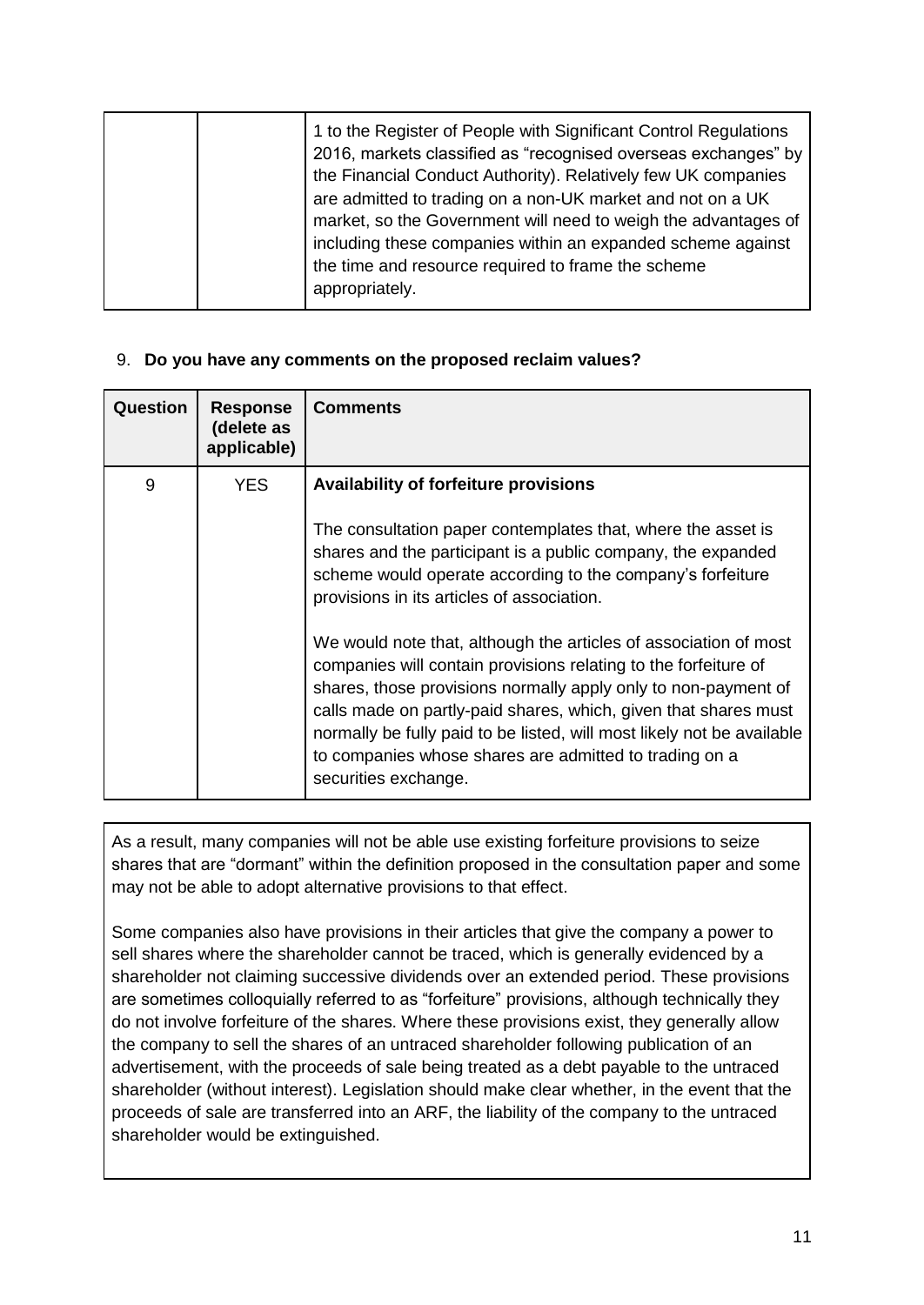We are unsure whether the consultation intends to refer to the technical forfeiture provisions or to provisions giving a power of sale in relation to untraced shareholders, although we note that the ability of a company to capitalise the sum represented by the shares would generally only exist in relation to technical forfeiture provisions. We assume that the consultation paper contemplates that a company will use any power of sale provisions in its articles (thus allowing it to contribute any cash proceeds from the sale to an ARF), rather than any technical forfeiture provisions (which do not result in a cash sum being realised and almost certainly could only operate in their current form to transfer listed securities in the company to an ARF, which seems an unlikely intended outcome given the purpose of the dormant assets scheme and the function of an ARF). However, we would recommend that the Government clarify this in due course.

More generally, it is also possible that, for listed companies, the precise formulation a company is permitted to include in its articles, whether for technical forfeiture or for a power of sale, could vary according to the rules of the exchange on and jurisdiction in which its shares are admitted to trading, as the requirements of a relevant market may prevent issuers from adopting "standard" provisions in respect of forfeiture/power of sale.

We would welcome more clarity on how the Government's proposals are intended to operate given these constraints.

In particular, we understand that where the untraced shareholder provisions are present in a company's constitution, they are not commonly used by listed companies. It would be helpful to understand whether the FCA has a view on the circumstances in which it is appropriate for companies to exercise this power of sale and whether this would impact on the practicality of using this proposal under the expanded scheme for companies.

## **Intermediated securities**

We also note that a company's articles are a contract between, and create rights and duties only as between, the company and its registered members. Where shares are held in an intermediated structure (see our comments above), the company will not be able to use its forfeiture provisions (or power of sale in respect of untraced shareholders) directly against the beneficial owner.

As a result, where the beneficial owner of a share has "gone away" but the shareholder of record (the nominee/custodian) has not, those provisions will not be available. See our comments above on who the relevant participant would be in these circumstances.

## **Other comments**

• The scheme provides for compensation to asset owners who reclaim lost value from an ARF. The consultation paper notes that, when exercising their forfeiture provisions, companies might choose to absorb value into their share capital, rather than transfer to an ARF. In those circumstances, we assume that the asset owner would (and should) have no claim against an ARF, but the prospective legislation should address this.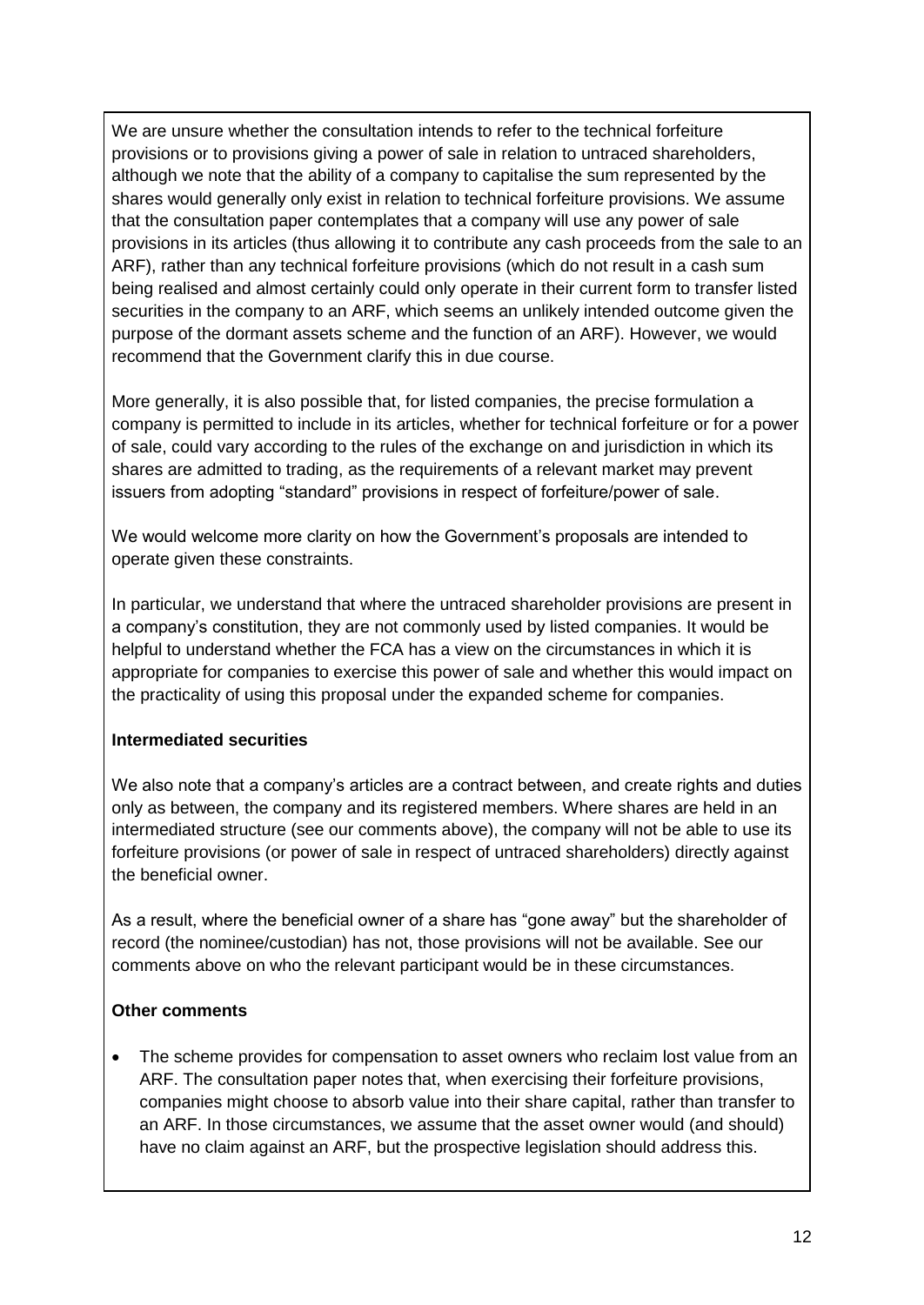- It is not clear to us from the consultation paper whether a company would need formally to forfeit shares in order to transfer unclaimed dividends to an ARF. The legislation should clarify this.
- The consultation paper states that the reclaim value for dormant share proceeds would be reckoned "in line with participating companies' share forfeiture terms". Provisions contained in articles of association relating to untraced shareholders will not generally be aligned with the definition of "dormancy", and we do not anticipate that many articles will contain a formulation for calculating a reclaim value. Again, we would welcome more clarity from the Government on this point, including whether it is proposed that companies include specific reclaim value formulae in their constitutional documents.

#### 10. **Do you agree that legislation should make reference to participants making proportionate and reasonable efforts, based on best practice within their relevant sector, to reunite the asset with its owner before it can be transferred into the scheme?**

Please consider whether there are any other ways that suitable tracing, verification and reunification practices could be encouraged and enabled in participants.

| Question | <b>Response</b><br>(delete as<br>applicable) | <b>Comments</b>                                                                                                                                                                                                                                                                                                                                                                                                                                                                                                                                                                                                                                                                                  |
|----------|----------------------------------------------|--------------------------------------------------------------------------------------------------------------------------------------------------------------------------------------------------------------------------------------------------------------------------------------------------------------------------------------------------------------------------------------------------------------------------------------------------------------------------------------------------------------------------------------------------------------------------------------------------------------------------------------------------------------------------------------------------|
| 10       | <b>YES</b>                                   | We are concerned that, whilst there may be a "best practice" for<br>banks and building societies to establish contact with "gone-<br>away" customers, there is no such best practice for publicly<br>traded companies vis a vis shareholders. Given the broad range<br>of types of companies traded on securities exchanges, it is, in<br>our view, unlikely that any best practice could ever be achieved<br>or identified. We are also not convinced that best practices exist<br>within particular sectors, as there will of course be companies of<br>differing size, complexity and business model within the same<br>sector.<br>We would therefore recommend avoiding a reference to "best |
|          |                                              | practice" for public company participants in any expanded<br>scheme.<br>Instead, we would recommend one or a combination of two                                                                                                                                                                                                                                                                                                                                                                                                                                                                                                                                                                  |
|          |                                              | approaches:                                                                                                                                                                                                                                                                                                                                                                                                                                                                                                                                                                                                                                                                                      |
|          |                                              | Companies could specify what steps they will take in their<br>articles of association. This would provide clarity to<br>shareholders. Additionally, because a shareholder resolution<br>would be required to amend the company's articles to<br>include these steps, they would have the benefit of approval                                                                                                                                                                                                                                                                                                                                                                                     |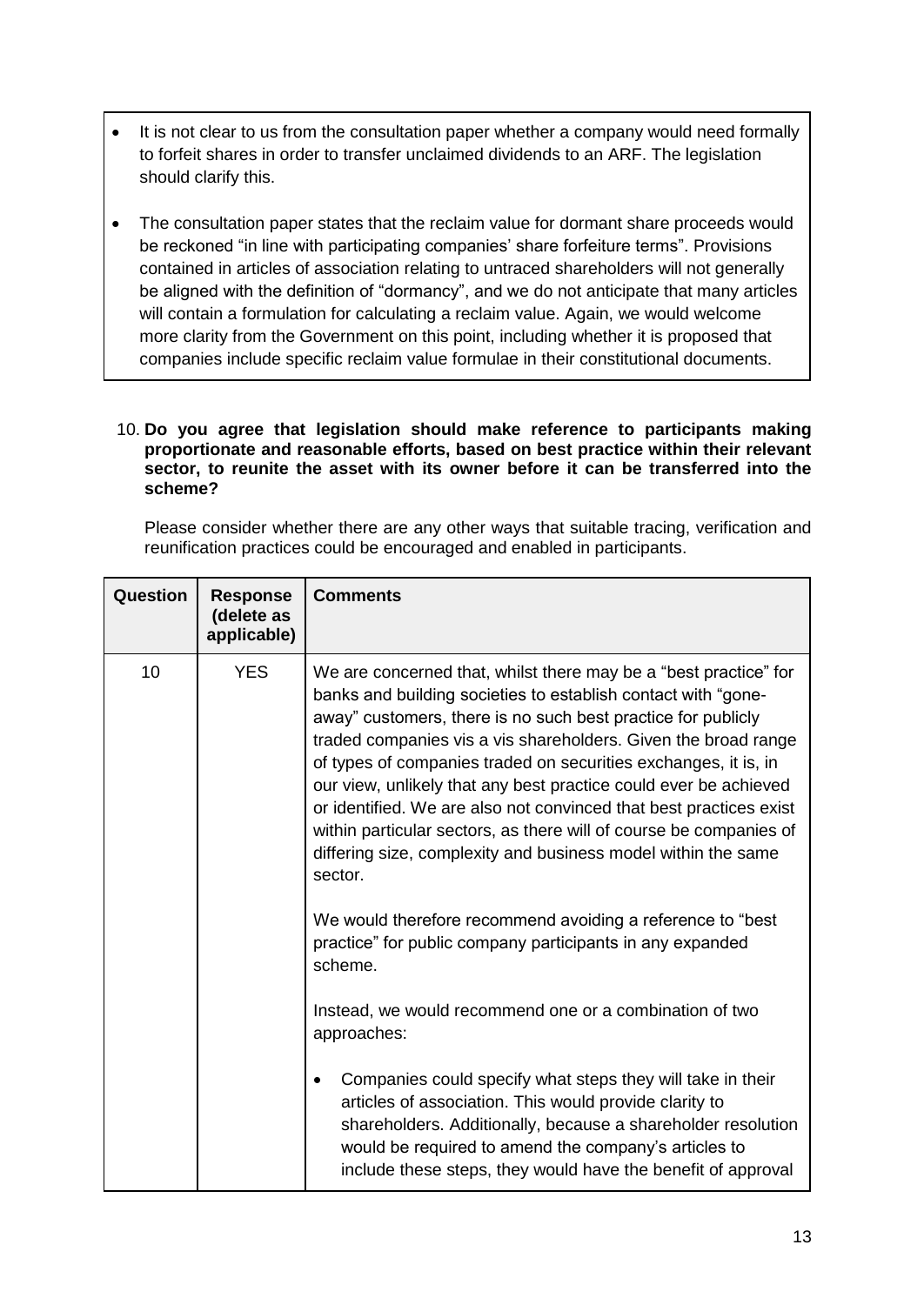|  | by the company's membership, and any subsequent<br>purchaser of shares would be "on notice".<br>Statute could set out the standard for steps to be taken. We<br>would advise against including prescriptive steps in<br>legislation, as this may encourage a "one size fits all"<br>approach, whereas the steps that should be taken will no                                                                                                                                                     |
|--|--------------------------------------------------------------------------------------------------------------------------------------------------------------------------------------------------------------------------------------------------------------------------------------------------------------------------------------------------------------------------------------------------------------------------------------------------------------------------------------------------|
|  | doubt vary depending on the size, complexity, business<br>model and sector of the company in question. Instead, we<br>would recommend including broad wording that can be<br>interpreted sensibly by individual companies and, if<br>ultimately necessary, the courts depending on the context.                                                                                                                                                                                                  |
|  | If the latter approach is adopted, we recommend aligning the<br>wording with that of existing legislation. Potentially suitable<br>wording includes that in section 982(5) of the CA 2006 (part of<br>the statutory "squeeze-out" regime), which requires companies<br>to make "reasonable enquiries" at "reasonable intervals". This is<br>a standard with which registrars, who would no doubt carry out<br>tracing under the expanded scheme on behalf of a company, are<br>already familiar. |

## 11. **Do you foresee any barriers to participation in the scheme or have any comments on its operation?**

Please consider the feasibility of including eligible assets that are held within Stocks & Shares ISAs.

| Question | <b>Response</b><br>(delete as<br>applicable) | <b>Comments</b>                                                                                                                                                                                                                                                                                                                                                                                                                                                                                                                                        |
|----------|----------------------------------------------|--------------------------------------------------------------------------------------------------------------------------------------------------------------------------------------------------------------------------------------------------------------------------------------------------------------------------------------------------------------------------------------------------------------------------------------------------------------------------------------------------------------------------------------------------------|
| 11       | YES.                                         | We make no comment on assets held within stocks and shares<br>ISAs.<br>More generally, we see the following (each of which we have<br>addressed in more detail elsewhere in this response paper) as<br>barriers to participation in the scheme:<br>Lack of clarity as to how the scheme would operate where<br>securities are held in an intermediated structure.<br>Lack of clarity around the steps a company would need to<br>take to appropriate funds and transfer them to an ARF.<br>Potential issues relating to directors' duties (see below). |

# 12. **Do you agree that the existing practice in the event of a participant's insolvency**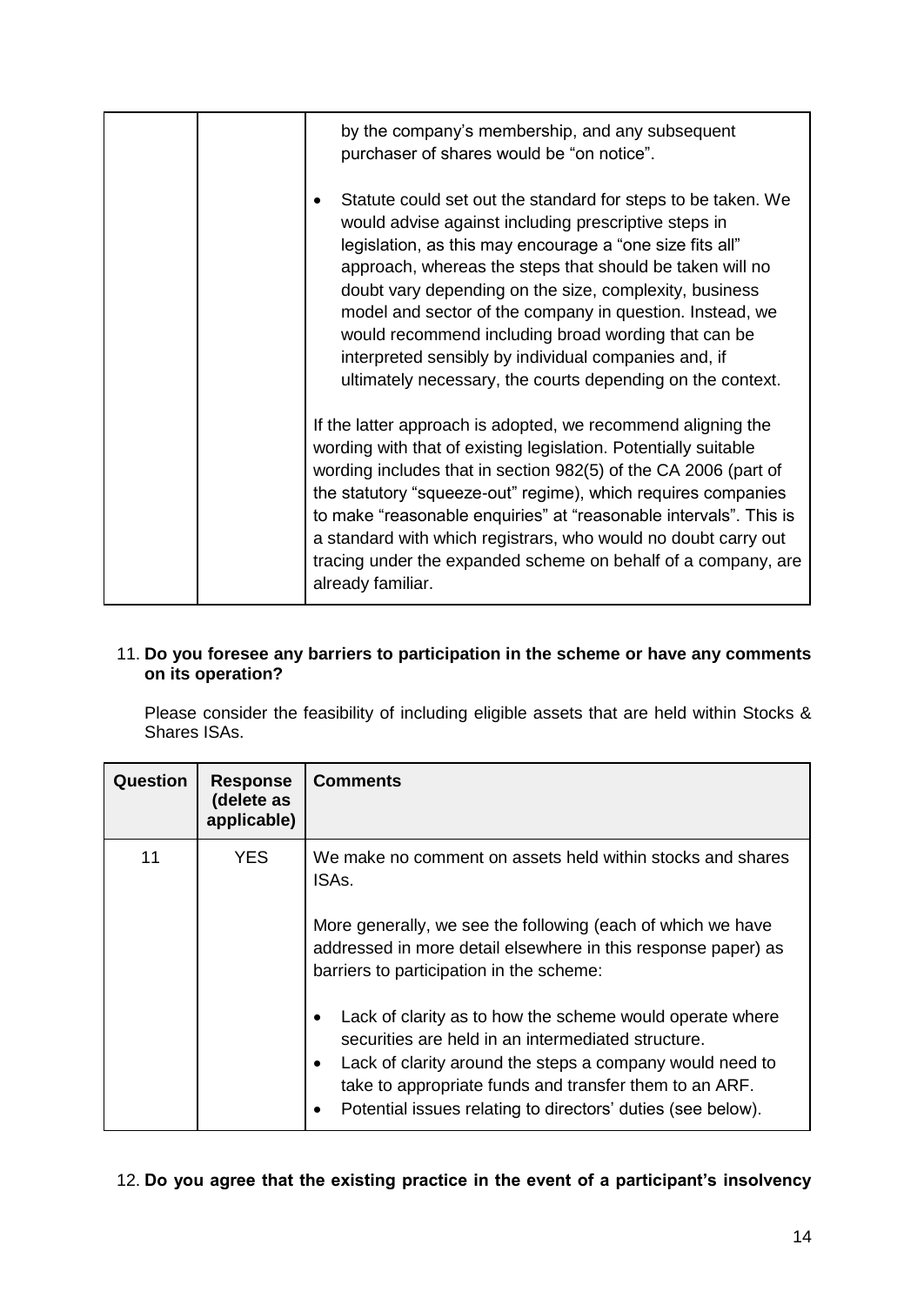# **should be extended to all assets in an expanded scheme?**

| <b>Question</b> | <b>Response</b><br>(delete as<br>applicable) | <b>Comments</b>                      |
|-----------------|----------------------------------------------|--------------------------------------|
| 12              | <b>NO</b>                                    | We make no comment on this question. |

#### 13. **How could legislation on trustee, director or agent duties be amended to enable the proposed participants, as set out in Table 3, to take part in an expanded scheme?**

| <b>Question</b> | Response (leave blank if no response)                         |
|-----------------|---------------------------------------------------------------|
| 13              | Please see the comments below in our response to question 14. |

# 14. **What protections might a trustee, director or agent need in such circumstances?**

| <b>Question</b> | Response (leave blank if no response)                                                                                                                                                                                                                                                                                                                                                                                                                                                             |
|-----------------|---------------------------------------------------------------------------------------------------------------------------------------------------------------------------------------------------------------------------------------------------------------------------------------------------------------------------------------------------------------------------------------------------------------------------------------------------------------------------------------------------|
|                 |                                                                                                                                                                                                                                                                                                                                                                                                                                                                                                   |
| 14              | Directors are under a duty to promote the success of a company for the<br>benefit of its members as a whole (section 172 of the CA 2006). For most<br>publicly traded companies, this effectively equates to seeking to maximise<br>profit in order to create value for shareholders.                                                                                                                                                                                                             |
|                 | In this context, when faced with the choice between capitalising a sum for the<br>benefit of the company or transferring it to an ARF (for onward distribution to<br>charity), it is difficult to see how directors can conclude that transferring to the<br>ARF would promote the success of the company. This may discourage<br>directors from utilising the expanded scheme.                                                                                                                   |
|                 | To address this, directors of publicly traded companies that participate in the<br>scheme would need comfort that they will be at lower, or no, risk of personal<br>liability where they transfer funds to an ARF.                                                                                                                                                                                                                                                                                |
|                 | One way to achieve this would be to amend the CA 2006 to permit directors<br>to make transfers to an ARF without breaching their duties $-$ a form of<br>"statutory shield". This could be achieved by creating a statutory exception to<br>directors' duties (so that a transfer does not constitute a breach of duty) or by<br>creating a statutory bar to actions against directors for donations to an ARF<br>(so that the transfer may constitute a breach of duty in certain circumstances, |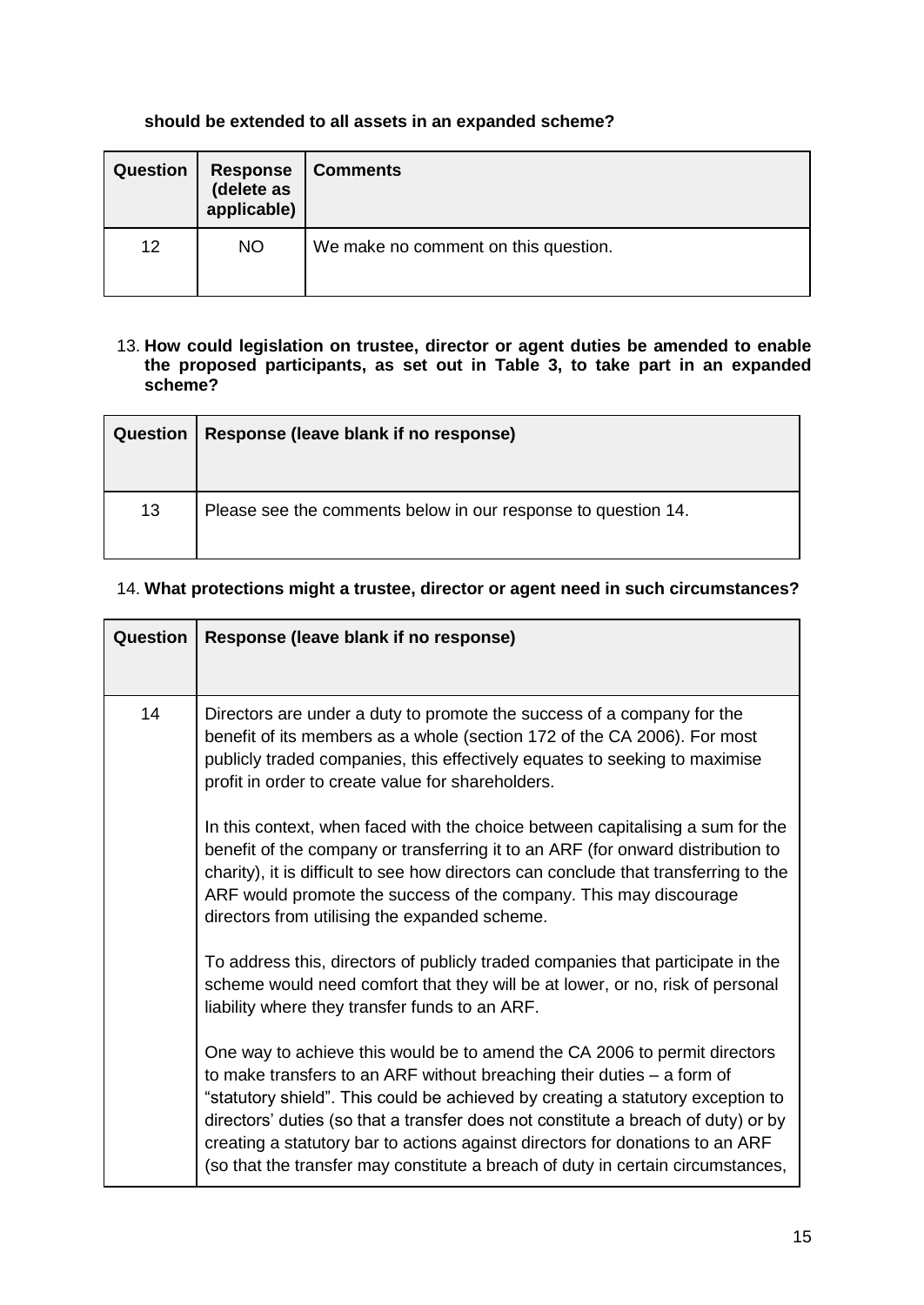but no action can be taken).

An alternative approach might be to create a statutory presumption of relief for breach of directors' duty by the court under section 1157 of the CA 2006. This would have the advantage of still permitting aggrieved shareholders to attempt a derivative claim against the directors of a company if they considered a transfer to amount to a breach of duty. However, it would also provide directors with additional protection by requiring the shareholders not only to prove that there is a breach of duty, but also that it is one for which the court should not grant relief.

Whichever of these routes is chosen, appropriate protections would need to be included to ensure that the power to transfer to the ARF is not abused or used without due consideration. Conversely, any protections would need to be robust enough to prevent directors from being discouraged completely from ever making transfers to an ARF.

# 15. **What do you think the set up and ongoing costs of the expansion would be for participants?**

| Question | Response (leave blank if no response) |
|----------|---------------------------------------|
| 15       |                                       |

## 16. **What do you think the initial and ongoing benefits of the expansion would be?**

In particular, we welcome estimates from potential participants on the value, number and age of dormant assets that they currently hold and could transfer into an expanded scheme, as well as how these figures are expected to evolve over time.

| Question | Response (leave blank if no response) |  |  |
|----------|---------------------------------------|--|--|
|          |                                       |  |  |
| 16       |                                       |  |  |

## 17. **Are there any other significant impacts of the expansion that the government should consider?**